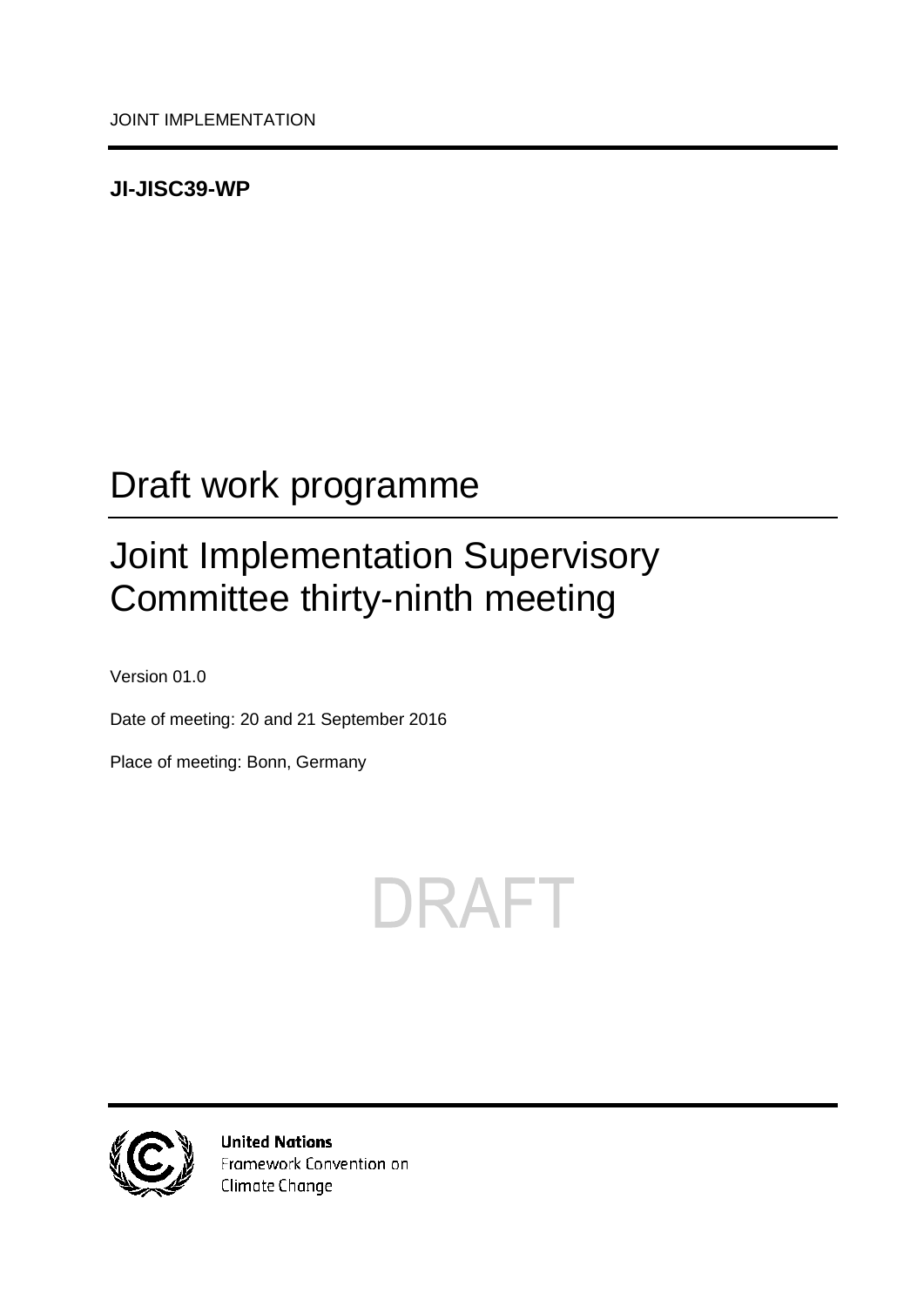#### **Tuesday, 20 September 2016**

| <b>Open session</b> |                       |                                                         |  |  |
|---------------------|-----------------------|---------------------------------------------------------|--|--|
| 09:30-10:30         | <b>AGENDA ITEM 1:</b> | Agenda and meeting organization                         |  |  |
|                     | Agenda item 1.1:      | Opening                                                 |  |  |
|                     | Agenda item 1.2:      | Adoption of the agenda                                  |  |  |
|                     | <b>AGENDA ITEM 2:</b> | Governance and management matters                       |  |  |
|                     | Agenda item 2.1:      | Membership issues                                       |  |  |
|                     | <b>AGENDA ITEM 3:</b> | Workplan                                                |  |  |
|                     | Agenda item 3.1:      | Accreditation of independent entities                   |  |  |
|                     | <b>AGENDA ITEM 4:</b> | Other matters                                           |  |  |
|                     | Agenda item 4.2:      | Relations with stakeholders, intergovernmental and non- |  |  |
|                     |                       | governmental organizations                              |  |  |
|                     | Agenda item 4.3:      | Other business                                          |  |  |
|                     | Agenda item 4.1:      | Guidance by the CMP                                     |  |  |
| <b>Break</b>        |                       |                                                         |  |  |
| 11:00-12:30         | <b>AGENDA ITEM 3:</b> | Workplan (cont.)                                        |  |  |
|                     | Agenda item 3.3:      | Management plan and resources for the work on joint     |  |  |
|                     |                       | implementation                                          |  |  |
|                     | Agenda item 3.2:      | Matters relating to determination and verification      |  |  |
| Lunch               |                       |                                                         |  |  |
| 14:00-15:30         | <b>AGENDA ITEM 4:</b> | Other matters (cont.)                                   |  |  |
|                     | Agenda item 4.1:      | Guidance by the CMP (cont.)                             |  |  |
| <b>Break</b>        |                       |                                                         |  |  |
| 16:00-18:30         | <b>AGENDA ITEM 4:</b> | Other matters (cont.)                                   |  |  |
|                     | Agenda item 4.3:      | Other business (cont.)                                  |  |  |
|                     | Agenda item 4.1:      | Guidance by the CMP (cont.)                             |  |  |

#### **Wednesday, 21 September 2016**

| <b>Open session</b> |                                                               |                                                                                |  |  |
|---------------------|---------------------------------------------------------------|--------------------------------------------------------------------------------|--|--|
| $9:00 - 10:30$      | <b>AGENDA ITEM 4</b><br>Agenda item 4.1:                      | Other matters (cont.)<br>Guidance by the CMP (cont.)                           |  |  |
|                     | Agenda item 4.3:                                              | Other business (cont.)                                                         |  |  |
| <b>Break</b>        |                                                               |                                                                                |  |  |
| 11:00-12:30         | <b>AGENDA ITEM 4:</b><br>Agenda item 4.1:<br>Agenda item 4.3: | Other matters (cont.)<br>Guidance by the CMP (cont.)<br>Other business (cont.) |  |  |
| Lunch               |                                                               |                                                                                |  |  |
| 14:00-15:30         | Any pending issue from previous day                           |                                                                                |  |  |
| <b>Break</b>        |                                                               |                                                                                |  |  |
| 16:00-17:00         | <b>AGENDA ITEM 5:</b>                                         | Conclusion of the meeting                                                      |  |  |

- - - - -